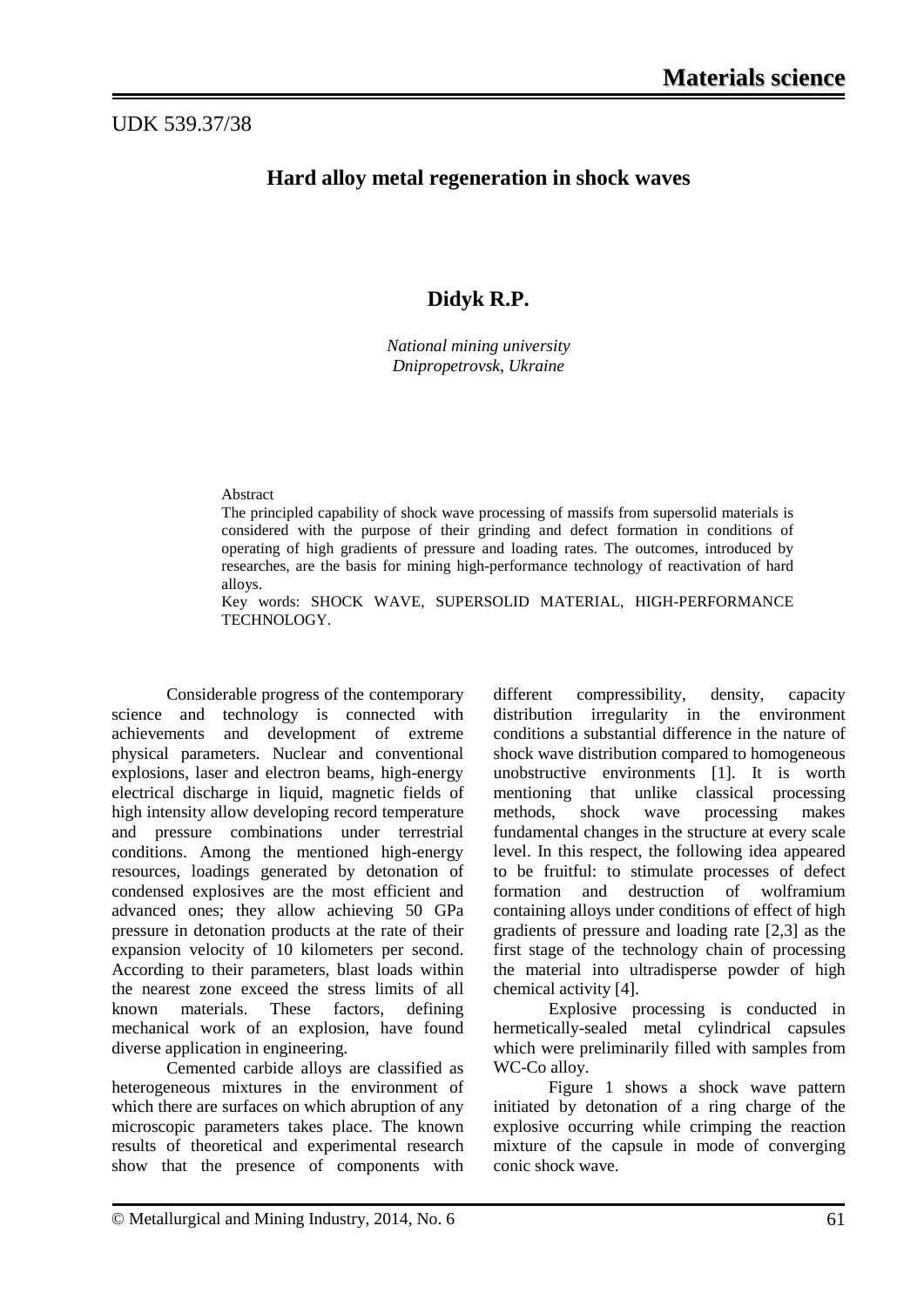

Figure 1. Tangentional discontinuity of material particle movement rate (u) with converging front of the shock wave  $(D_1)$  in a cylindrical capsule – 1; 2 – the material processed; 3 – BB charge; 4 – detonation front  $(D^1)$  $(D^1)$  $(D^1)$ 

As a result of interaction between an incident blast wave and free side boundary of the material, depression waves appear; they cause transverse motion of particles leading to tangentional discontinuity of mass rates and, subsequently, shifts which precede a fracture process. The pressure of the samples studied was calculated according to known equations of the component status and experimental data and made up 30-35kilobar. The percussive adiabat of the WC-Co alloy was identified with an electrical contact technique [3] and was described with a known linear relationship for shock wave rate:

 $D = C_0 + \lambda U$ , where

D is shock wave rate;

 $C_0 - 4.51 \pm 0.12$  is sound rate, mps;

 $λ=2.2±0.31$ 

U is particle mass rate beyond the pressure-shock front, mps.

The peculiarities of the structure changes of WC-Co alloy exposed to explosive processing were studied with techniques of electron and optical microscopy, an X-ray structural analysis, and microhardness testing (Fig. 2)



**Figure 2.** The sample microstructure of VK-6 hard alloy:  $a$ ) – before explosive processing;  $b$ ) – after explosive processing.

By researching VK alloy micro-structure before and after explosive processing, considerable refinement of carbide grains and cobalt cluster thinning was defined. Sharp increase of microhardness was recorded. Moreover, the microhardness keeps its high rating 1875 kg per mm across the whole width of the samples  $(5.5)$ mm).

The study of the thin structure showed changing of the width of X-ray lines from the surfaces (111) and (211). The line width changes as well as hardness increased gives evidence of hardening of the binding components in the cobalt alloy. The zone of local cobalt deformation shows formation and accumulation of micropores in the shape of tetrahedron which are effects emergence of dislocations. The dislocation concentration and density increase and make up  $3.9x10^{-1}$ 1cm<sup>2</sup>. As an apt defect generation mechanism, we can consider chaotic lattice disorder of tungsten carbide due to multiple reflections of shock waves at intercrystalline interfaces and grain junction lines. Thus, being processed with shock waves with 30- 35kilobar intensity, the defect accumulation mechanism of metal-ceramic alloy of VK type is conditioned by large lattice micro disorder of cobalt, increasing dislocation density, growth of micro-hardness and tungsten carbide grain disorder. The latter is connected with effect of unloading waves resulting mainly in tangentional discontinuity of mass rates of material particles.

The research conducted regarding the influence of loading on the reactive capacity of powder has shown that the internal energy and chemical activity increase considerably in processed powders. The peculiarities concerned allowed accomplishing finely dispersed structure refinement of the alloy, except physical and thermal regeneration processes. The finely dispersed grind method was applied for BK-6

l

<span id="page-1-0"></span> $1$  During the experiment there was used a utilized piped instrument – VK-6 alloy die